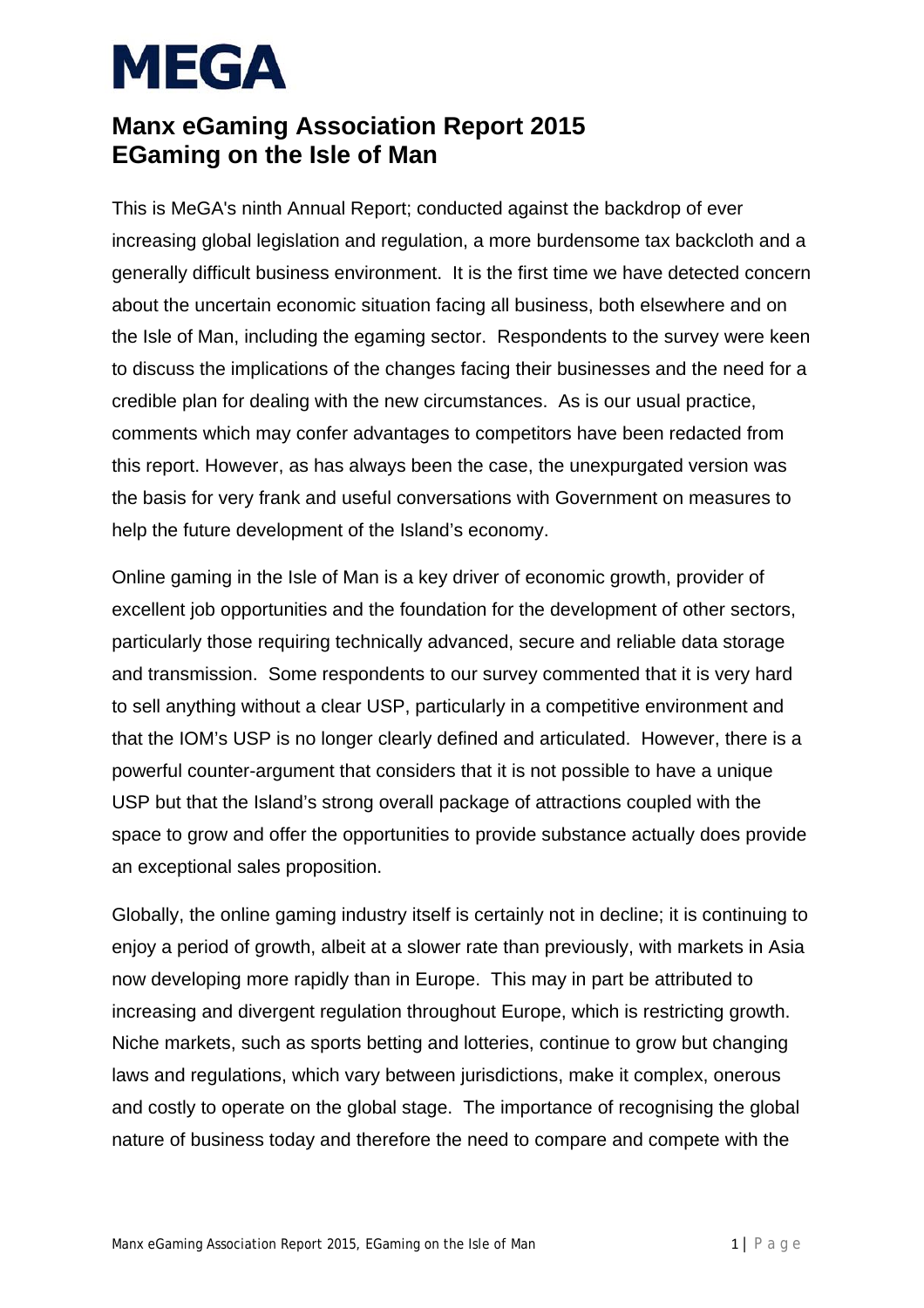best jurisdictions, not simply the nearby traditional competition, was stressed frequently.

The Isle of Man's egaming sector has matured and the previous rapid rate of growth has slowed. However, the sector still contributes significantly to the local economy, contributing 13.5% of National Income in 2012/13, and employing some 900 people, with an average salary of over £50,000. Depending on how effectively the threats facing the Island are handled, the number of staff employed in the sector is predicted to rise by 5-8% in 2015.

Government's own figures, based on tax data, show that jobs in the sector grew by around 9% last year and duty has grown by around 9.5%. This growth was achieved even though Government responded to requests from the larger operators to grant Double Duty Relief by making the necessary legislative changes; these were implemented on the 1<sup>st</sup> December.

Licence numbers have remained static in total at 52, as usual a number of licensees failed to achieve their financial goals and were replaced by some new licensees. An initiative to help Asian operators split their licence into UK and Rest of World facing was introduced to help them manage the new circumstances. Provisional Government figures suggest that the gaming sector grew in GDP terms by another 20% a year in the last two years since 2012/13. Thus, there is a large measure of agreement between Government and MeGA figures, a useful check on the accuracy of both.

The growth predicted by the 2014 MeGA Survey appears to have been achieved and the trend for the sector to be dominated by large enterprises has continued. On the Isle of Man a very large proportion of egaming jobs and income is provided by a handful of large companies. Major corporate plans are closely guarded secrets, however, the increasing tendency of global companies to look throughout the world for new places to locate staff and services means that there can be no room for complacency. Those large companies with an established presence on the Isle of Man display the greatest growth potential, both in terms of staff numbers and infrastructure investment, strong reasons for ensuring that the business and living environment on the Island remains attractive to them. Some medium sized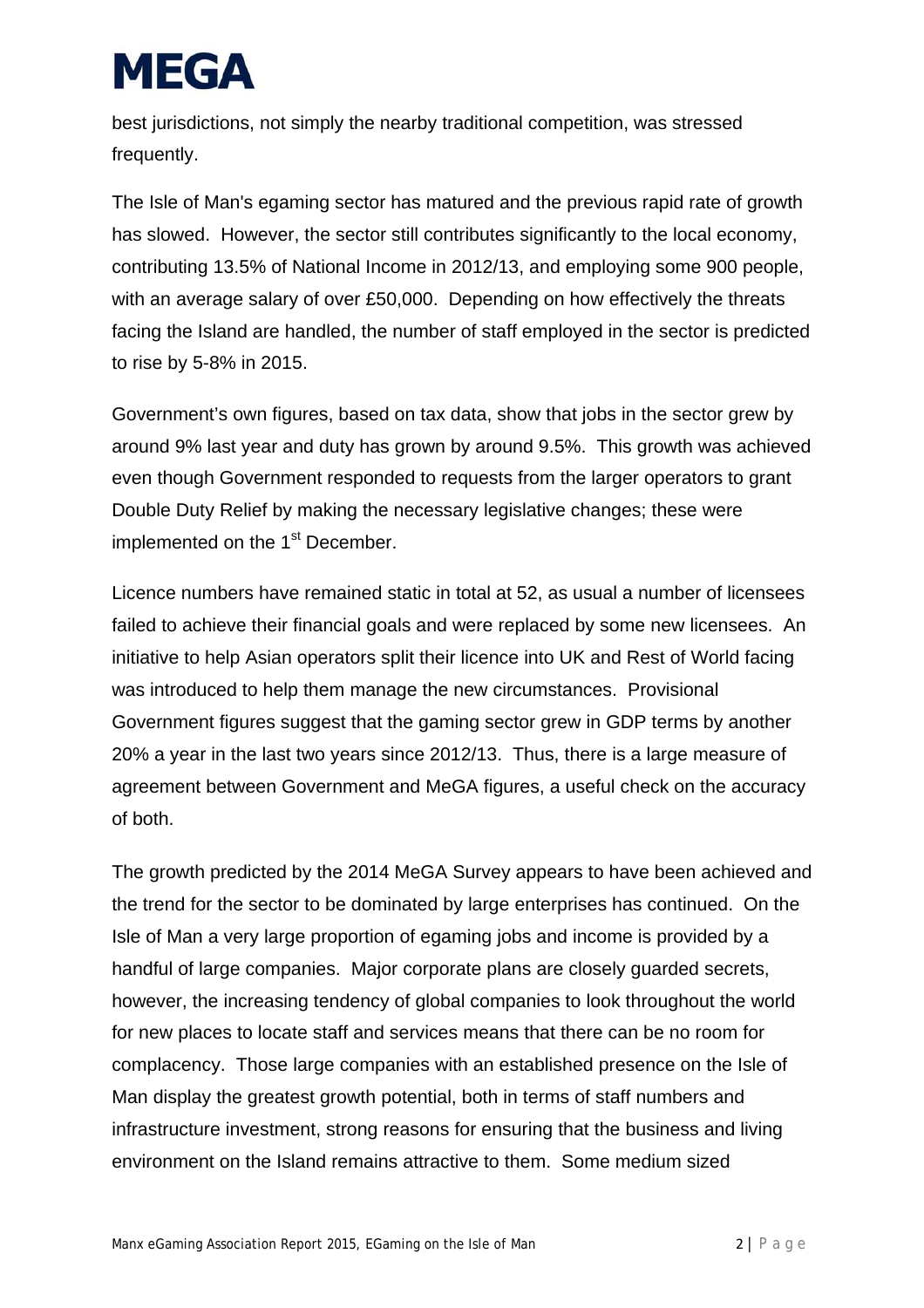companies have also continued to expand with rising revenues and increased staff numbers while start-ups and smaller enterprises have been more susceptible to the difficult business environment. That said, there have been a couple of notable exceptions, with two relatively young companies finding their feet quickly and effectively and already displaying rapid growth.

The worldwide trend for mergers and acquisitions is an inevitable consequence of the increasing costs of compliance and doing business generally and has been manifest by the acquisition of Pokerstars, the recent bid by William Hill to acquire 888 and many other developments. A further development of local relevance is that Amaya Inc is apparently combining with GVC Holdings Plc to acquire Bwin.party Digital Entertainment Plc to thwart a rival bid from 888 Holdings Plc. Another indication of the increasing of the increasing merger and acquisition activity in the sector. These trends have important consequences for policy makers in the Isle of Man; they bring opportunities but also significant threats that must be recognised and countered. Those large companies with sufficient resources to deal with rising costs tend to be less vocal and sensitive to the changing environment, they have the capability and market clout to deal with challenges. At the same time however, large companies which move from family business to being reporting entities with responsibilities to shareholders or the capital markets, are inevitably more driven by economic considerations than emotions.

One recent positive and instructive case study of egaming business choosing the Isle of Man involves a New Zealand principal who arrived here last year. He invented and patented an innovative gaming system and his wife used the internet to look for appropriate locations from which to operate. The company is now headquartered in the Isle of Man, the family intends to locate here and the company has already obtained some very positive business opportunities in the USA and Asia. This shows that the Isle of Man is able to attract the best companies to locate here and at the same time to provide a high quality of life home for beneficial owners and their families.

Asian-facing companies have a strong reason to be on the Isle of Man as they have usually been attracted by efficient tax planning and corporate structures, so the continuing value and need to promote the 0/10 tax regime should not be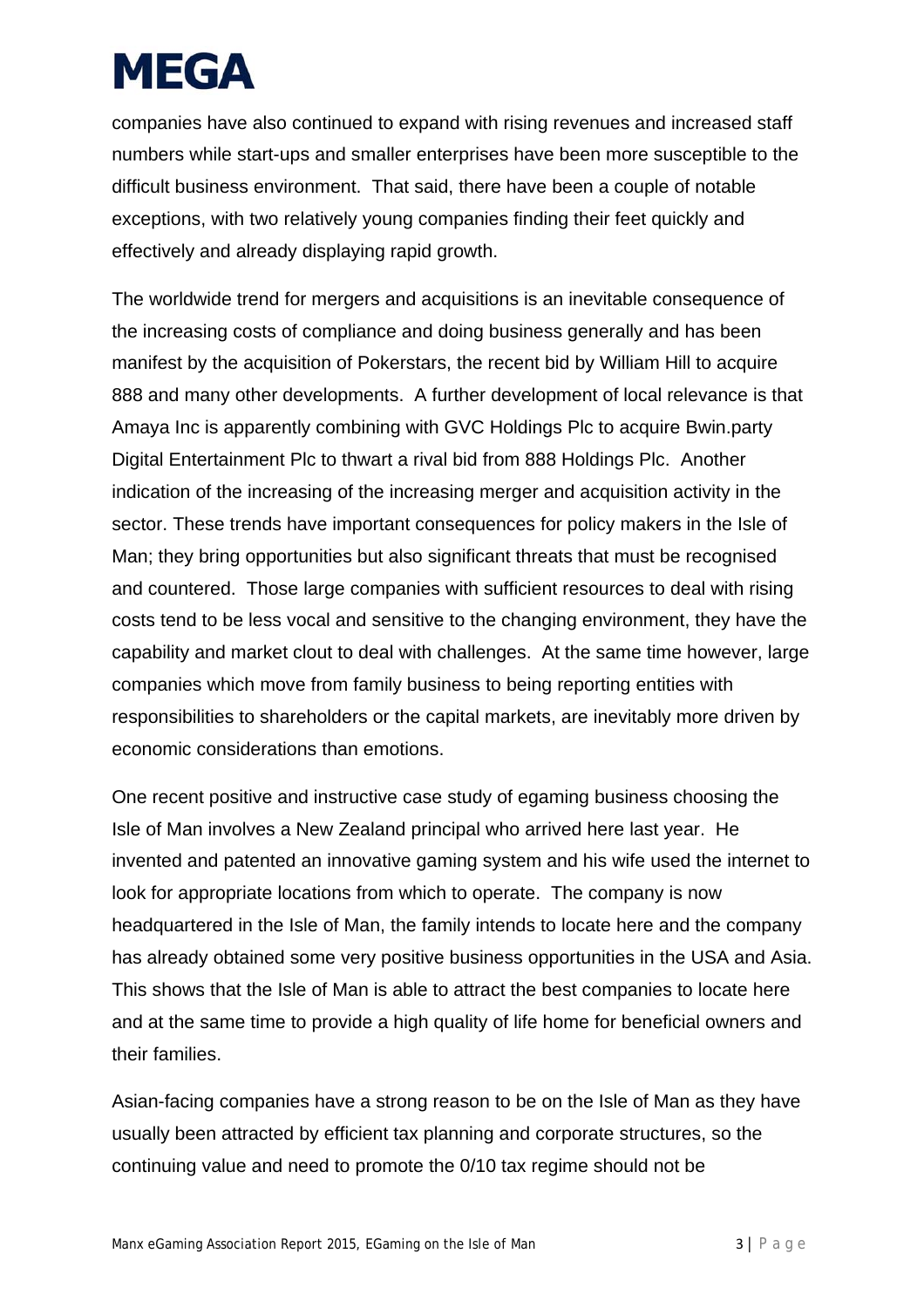underestimated. The ability to westernize assets and cash is also critically important, particularly to shareholders from less stable Asian environments. Financial privacy is extremely important to this group, personal safety and appreciation of the Island's very high ethical business climate are key advantages for the Island.

There are currently some 52 Isle of Man gaming licences in issue, a number of licences were surrendered during 2014, the result of a number of factors, including the introduction of UK licences, failed business plans and financing. Overall, there was no net increase in licence numbers from 2013-2014 and it is anticipated that, taking into account predicted new and surrendered licences, the total number will remain static in 2015.

The Isle of Man's GSC is highly-regarded by the egaming community, both here and internationally but the Regulator's excellence must be supplemented by an understanding that licence numbers alone should not be Government's main target. The most substantial employers may not require a licence so marketing strategies should explicitly recognise and prioritise sustainable job and income producing opportunities from any credible source.

As stated previously, there is a widely-held view that an understanding of the various elements of the Island's package is necessary when marketing the Isle of Man. This means the combination of low taxes, existing cluster of top-tier companies, good ethical environment, quality and safe living environment continue to be essentials for any marketing activities.

Increasingly, the only legal and safe way to minimize the impact of harsh taxes charged elsewhere is for beneficial owners to actually live on the Isle of Man. However, High Net Worth individuals considering coming here can be deterred by a number of factors, including level of air connections, restrictive planning policies and education and health services not up to the standards they experience elsewhere. Respondents to our survey reported that if the Island truly wants to attract inward investment and new entrepreneurial residents then these "soft" factors which affect their ability to travel to and from the Island and then to live here without undue hassle need to be addressed wherever possible if the Isle of Man truly aspires to be a Global player.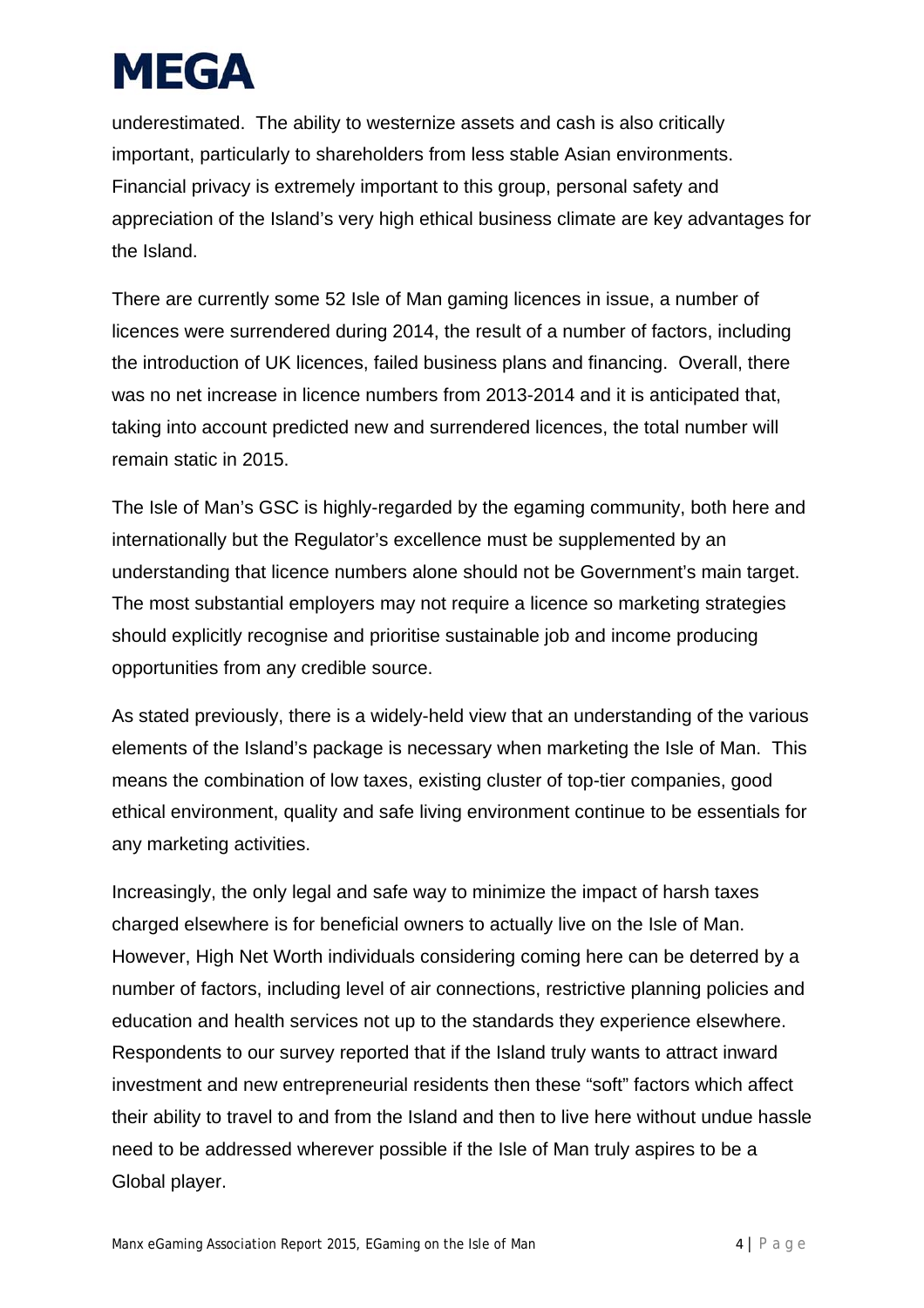Another topic of current debate is the terms and conditions upon which Isle of Man licences are offered. Opinions are divided regarding the most appropriate way to structure and price licences but discussions among interested parties continue with the aims of ensuring that the Island remains both a respected and competitive jurisdiction.

Debate also continues with regards to what advice should be given to companies with aspirations to trade internationally from the Island. All those who support the growth of the Isle of Man's economy will have an in-built bias towards encouraging companies to locate as many activities here as possible. However, this predilection must be tempered with an acceptance that professional advisers must give their clients best advice; this may sometimes mean that other jurisdictions must be used for licensing or other activities. Indeed, large companies now recognise that they must have a number of offices throughout the world if they are to remain competitive, placing staff and operations where the mix of market, labour, tax, regulatory and other variables indicates their opportunities will be maximized.

The introduction of the UK licence has inevitably had an impact on the Isle of Man's proposition. One company involved in our research explained that if it were setting up now, with UK licences available, the Isle of Man would not have been chosen. Now located here with key staff settled on the Island, inertia, the low corporate and personal taxation and the costs of re-locating will probably prevent its re-location. This sentiment is further evidence that there is no room for complacency and both Government and the private sector are involved with suggestions to counter such threats.

Generally, the Isle of Man enjoys reliable power supplies, efficient data centres and world class infrastructure. Although some respondents complained that internet connections can be slow and occasionally dropped the recent upgrade from 3G to 4G has meant significant improvements to the mobile network service and satisfaction now appears to be high.

Banking continues to be an issue for a large number of companies. While some, usually profitable, companies reported they have good relationships with those banks prepared to work with them, there was a universal view that the Isle of Man needs more top-tier banks.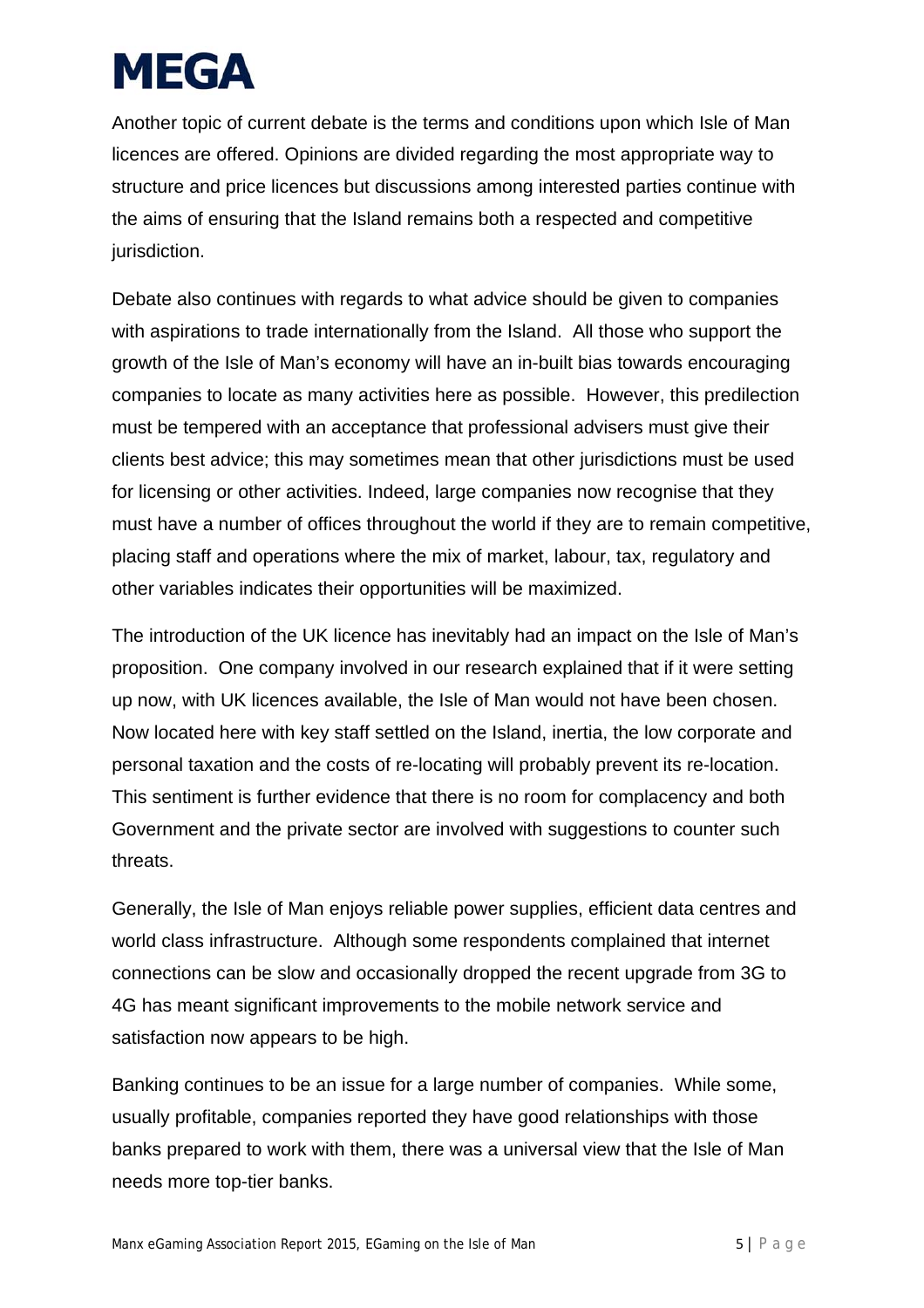There is a worldwide shortage of IT professionals and the Island is not insulated from this problem. Local IT companies support the view that the Island has a skill shortage which has led to higher costs of employment and increasing reliance on alliances with companies based elsewhere which enjoy low costs and high levels of competency and efficiency. This adds weight to the contention that the Isle of Man must work closely with other countries and focus on those areas where it enjoys a comparative advantage, outsourcing where this is a more cost-effective option.

Companies have found it difficult to recruit the right calibre of staff for call centres and customer support teams, resulting in high staff turnover and requiring a great deal of management time. As a result call centres have not taken off as anticipated and one company confirmed it had moved its customer services department from the Isle of Man to Manila where staff are available at lower cost. It could be argued that call centres are not an appropriate activity for the Island in any event as suitable staff are a scarce resource and therefore relatively expensive.

Much has been done over recent years to improve the efficiency and reduce the difficulties of the work permit system. However, concerns remain and several companies reported difficulties, especially when making an application regarding other nationalities. The irritations caused by work permit requirements continue to cause frustration but it is an area that could easily be resolved with some effective decision making.

Another specific issue raised was that of spousal visas. When an overseas employee is employed their partner will also move to the Island and obtaining work permits for the spouse has caused challenges. The criteria a spouse needs to meet are wide-ranging and applications are said to cause uncertainty and delay. Responding companies state they are able to recruit high quality people but they need to be able to attract the whole family, especially as the Island's environment is so suited to families. It was encouraging to note that the DED has plans to reduce the bureaucracy involved with work permits and to introduce measures to facilitate the inclusion of family members on relevant permits.

There were a number of negative comments expressed with regards to living and doing business on the Island. The open skies policy has led to continuing uncertainty as to the long-term maintenance of key scheduled services.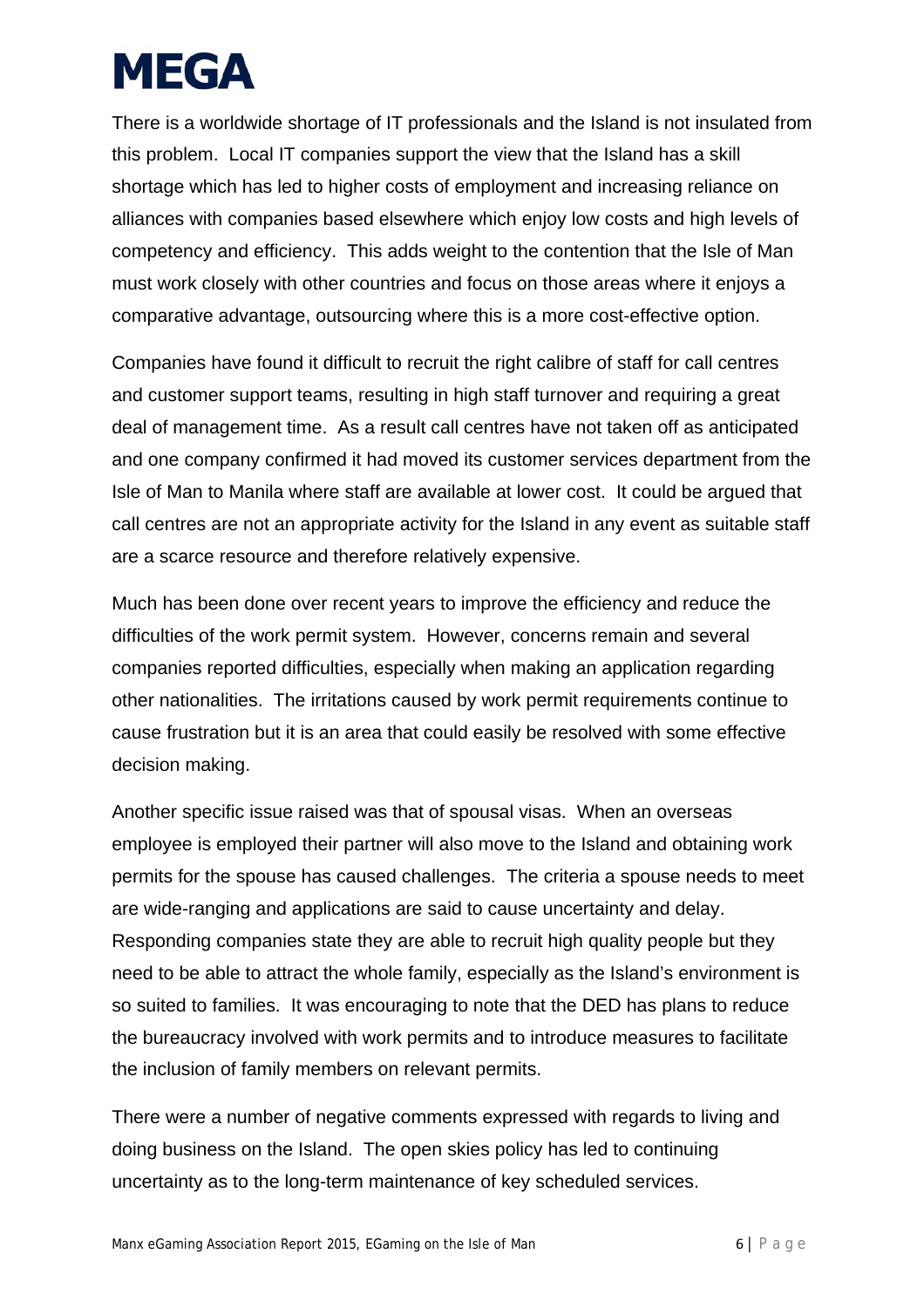Respondents emphasised their need to be able to fly back to IOM on a Saturday. Comments by politicians that Ronaldsway should close during the weekend are concerning and based on inaccurate information. The importance of having secure, reliable links to an appropriate London airport should not be underestimated and it is hoped that progress will be made to secure good business schedules to sit alongside the cheap holiday flights now available.

While the Isle of Man health and education services compare very well with those of the UK, it is essential that we recognise the importance of lifting our eyes and comparing the Island with the best in the world. There were some positive comments about both health and education but there were a variety of negative comments, particularly regarding the services provided by Nobles Hospital. Discussions with Government reveal that such deficiencies are recognised and their resolution is one of Government's top priorities.

Respondents to the survey were impressed with the Island's sporting environment and the quality of leisure and cultural activities available on the Isle of Man. New arrivals in particular, expressed their surprise at the quality of life, particularly for families, suggesting that even more prominence could be given to lifestyle when marketing the Island.

Respondents felt that Government in general needs to improve its commercial awareness and be seen to deliver on its strategic initiatives, not merely announce them. There is a feeling that Tynwald Members are pre-occupied with the forthcoming election and lack the will to make and stick to decisions which may be unpopular. Being close to the electorate, it is understandable that MHKs are preoccupied by parochial issues, particularly when a General Election is looming, but this could have serious negative implications for the Manx Community unless sufficient attention is also given to overall economic development that produces the jobs, income and taxes we need.

Overall, this year's research emphasised the importance of the Island's excellent grouping of world-leading companies head-quartered here. It would be very easy to canvass their support and base effective growth strategies on their input. The many economic and financial challenges facing the Isle of Man mean that we must